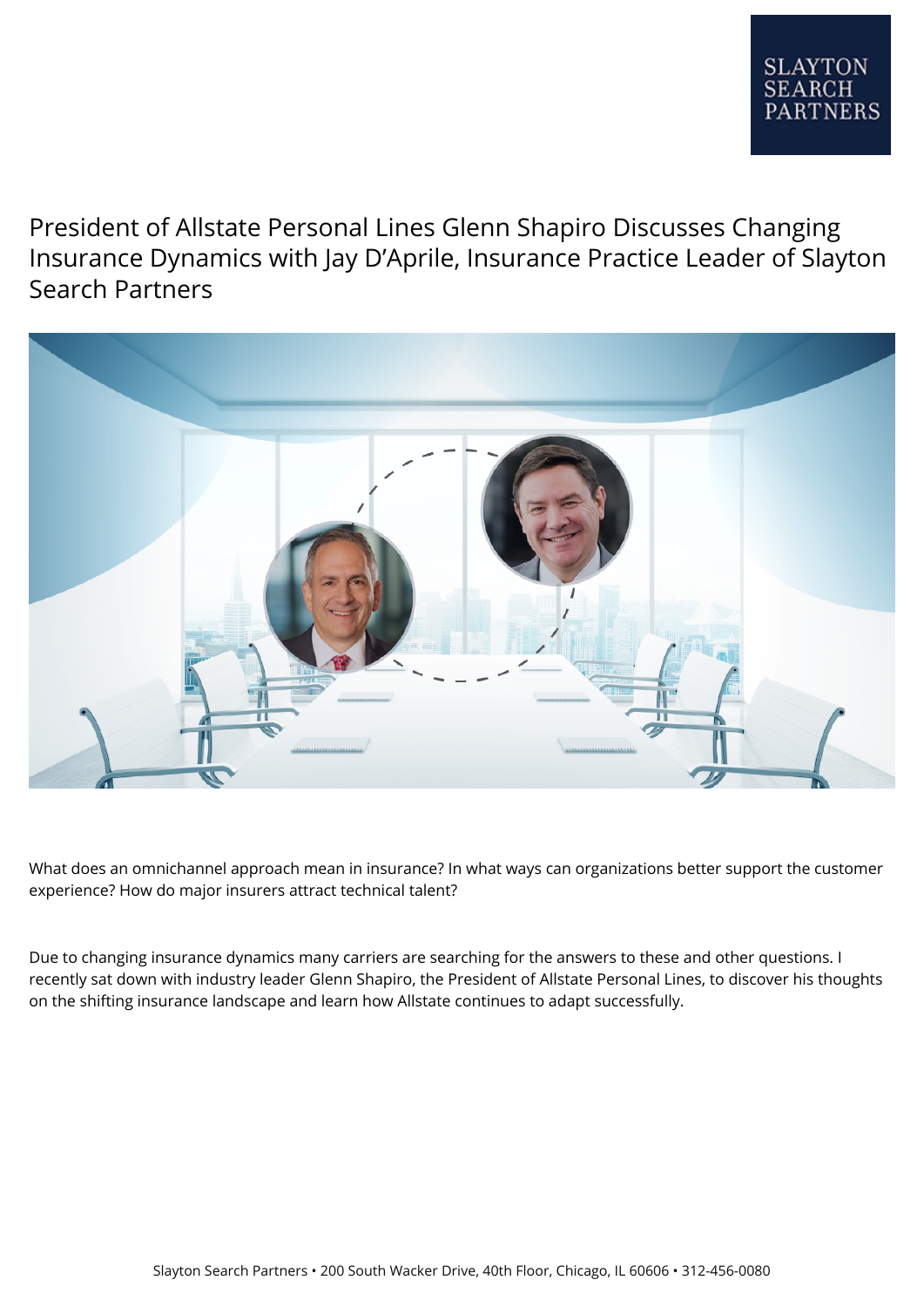**Jay D'Aprile**: You've garnered a unique perspective over a long and amazing career that has spanned all lines of insurance. How have you seen the industry change over the last 10 years?

**Glenn Shapiro**: What's unique about the insurance industry is that there isn't one major disruptor. People can point to Netflix in entertainment or Amazon in retail, but that doesn't exist in insurance. However, that doesn't mean there's less disruption here than in other industries. Customer expectations are changing across the board, and companies are forced to adapt.

**Jay**: Allstate is a large legacy insurance company. How are you able to quickly adapt to changing customer preferences?

**Glenn**: For the last decade, we've been investing in telematics in ways other insurance companies haven't. That's Allstate leading the pack in an area that is only growing more impactful over time. We've also focused on broadening our self-service capabilities. Allstate recognizes that, while advice is important, some people just want to be able to quickly click a button and have their service need taken care of without speaking to an agent. Having said that, we still strongly believe in the importance of advice and guidance that is part of our legacy, and we think it's potentially dangerous to discount human interaction during important decisions.

**Jay**: It sounds like Allstate might have an omnichannel approach that caters to different consumers requiring different things out of their insurance carrier.

**Glenn**: There are different ways to consider Allstate's omnichannel approach. At the highest level, we can look at Allstate corporate's four-square strategy. One dimension of that would be whether or not a consumer desires advice and interaction while the other dimension is whether they are driven by a legacy brand. Between Allstate and subsidiaries like Esurance and Encompass, we cover all the bases. Separately, I look at an omnichannel approach within Allstate Personal Lines. We might be geared toward a high-touch, advice-driven approach, but we still provide customers with a platform to interact with us in whatever way they prefer.

**Jay**: For at least 20 years there has been discussion about a future insurance industry without agents yet that isn't today's reality. How do you support agents in providing a stellar customer experience?

**Glenn**: It all comes down to providing opportunities to give advice and guidance at times when the customer needs or desires it. Some carriers are designed so that an individual gets a quote online, purchases insurance, and that's it. It's a completely automated process. Allstate allows for this, but as soon as a customer inputs information online, that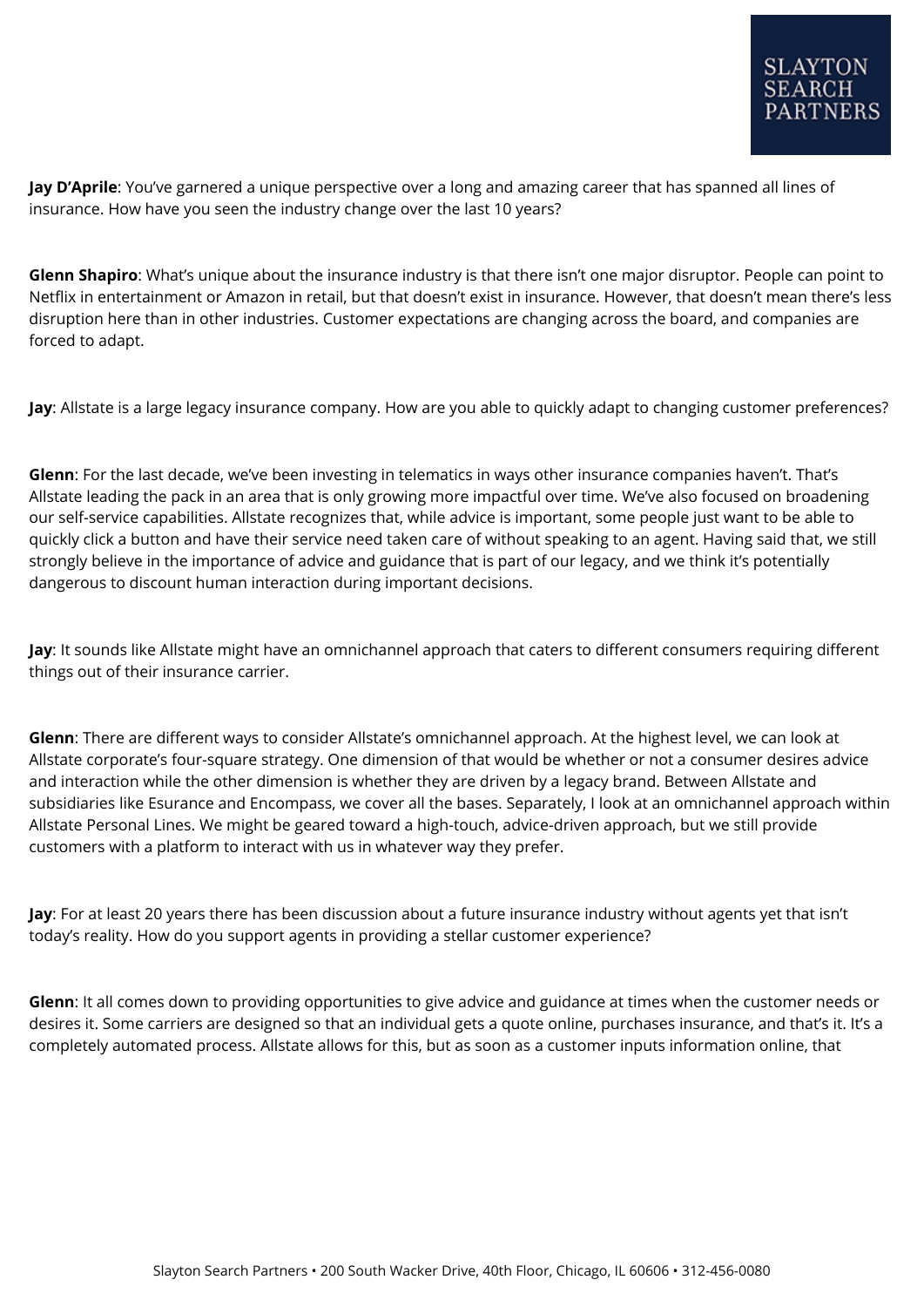customer is matched with an agent. That agent is able to review quotes and provide real-time guidance in whatever manner is desired so the customer is empowered to make the best decision for their situation.

**Jay**: Distribution has certainly changed, especially with digital channels. As a result, do you find that insurance companies require a new type of talent outside of traditional roles and capabilities?

**Glenn**: Absolutely. In the last decade we've seen changing workforce demands that rival that of the industrial revolution. Just like in other industries, insurance companies are capitalizing on Artificial Intelligence and robotic automation to improve basic transactional tasks, enhance the customer experience, and garner data that can uncover valuable trends. For a simplified view, I think of it as a barbell. In the middle are all the traditional insurance roles that aren't going away. On one end of the barbell, there's a pull for data scientists, AI engineers, and quantum computing experts. On the other end, there's an increased need for customer service. If technology is decreasing the number of human interactions an insurance carrier has with a customer, then those interactions have to be world-class.

**Jay**: How is Allstate able to compete for talent with small and nimble companies relying heavily on innovation?

**Glenn**: Many candidates don't realize how cool and innovative Allstate is because they see us as an old and storied institution. Touting new offerings and participating in consumer electronics conventions, such as CES, are certainly part of what attracts modern talent to us. The other part of it is that we are leading into the future. I mentioned a need for data scientists in insurance. Allstate creates eight *billion* miles of data per month. The potential of what a data scientist can do with such analytics is limitless, and that draws highly technical talent into what seems like a non-technical company on the surface.

**Jay**: It sounds like your recruiting process does an excellent job of highlighting the type of innovation that attracts today's professionals.

**Glenn**: That's exactly what we strive to do. When we uncover what Allstate is up to, it wows candidates. An example is that we're working on photo analytics. Can someone take a picture of damages on their car and, through Artificial Intelligence, upload it for an instant repair estimate? We're on the cutting edge of a lot of initiatives that are attractive to people who would never previously consider working in the insurance industry.

**Jay**: How do you balance recruiting initiatives with investing in your current employees?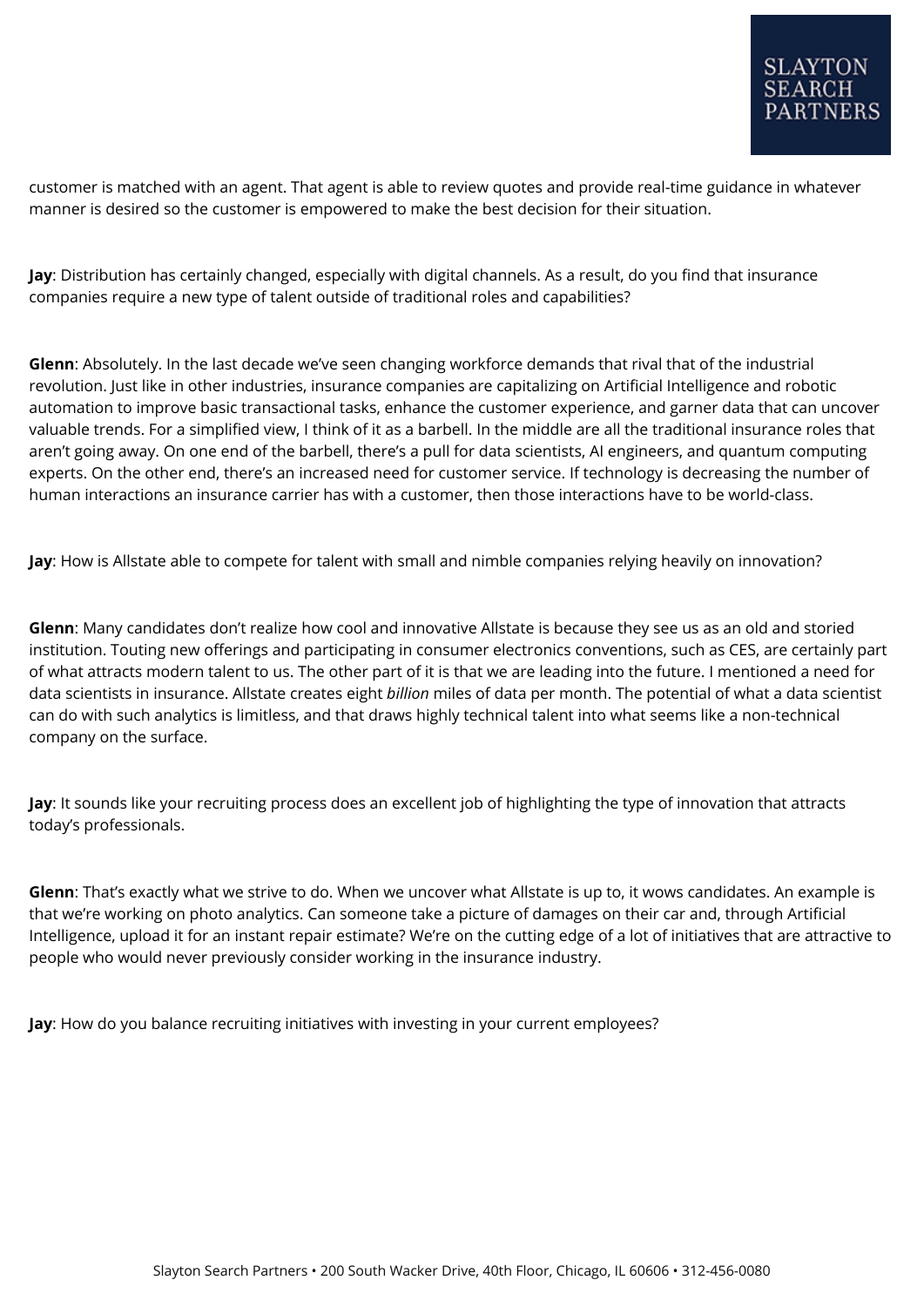**Glenn**: The Fourth Industrial Revolution requires heavy investment in current Allstate employees. We set up an entire department and created several talent centers across the country geared toward training in a number of diverse career paths. So many bright individuals work at Allstate. If we identify a gap between current skills and ones expected for the future, then we want to encourage reskilling and training in those new disciplines.

**Jay**: The largest and oldest companies are often the ones slowest to change or hesitant to capitalize on new trends. How do you shape your culture so it embraces innovation?

**Glenn**: Change is hard for most organizations because it introduces an element of risk. However, thoughtfully accepting some risk is essential if you're going to create an innovation-oriented culture. The best way to alleviate resistance to change and risk is to demonstrate a strong win that stemmed from innovation. Organizations have to understand that failure is going to happen. The key is to pick just one or two things to really make a bet on and execute them thoroughly to achieve that big win. That provides proof, encouragement, and positive reinforcement for continued innovation. If there's more safety and more reward in not screwing up than there is in trying something new, then an insurance company will not keep up with modern competitors. Allstate recognizes that change isn't easy, but I'm proud to say we've created a culture that celebrates innovation.

**Jay**: Does allowing individuals to learn from failures play a role here?

**Glenn**: Yes, that is crucial.

**Jay**: The sharing economy, especially with Uber and Lyft, places a big question mark over the future of auto insurance. If auto ownership dwindles, how does that impact Allstate?

**Glenn**: While reports do indicate that people will own fewer cars in the future, auto insurance is not going anywhere anytime soon. It will evolve to meet the needs of autonomous vehicle fleets and emerging modes of transportation. At the same time, Allstate recognizes the need for healthy diversification. I love our position here because it has put our hands in really innovative and exciting products that surprise people. For example, two years ago we acquired SquareTrade, a consumer protection and warranty company. Last year we acquired InfoArmor, an identity theft protection service. Allstate is broadening the idea of what modern insurance is by protecting things like consumer cell phones and personal information as well as cars, homes, apartments, and small businesses.